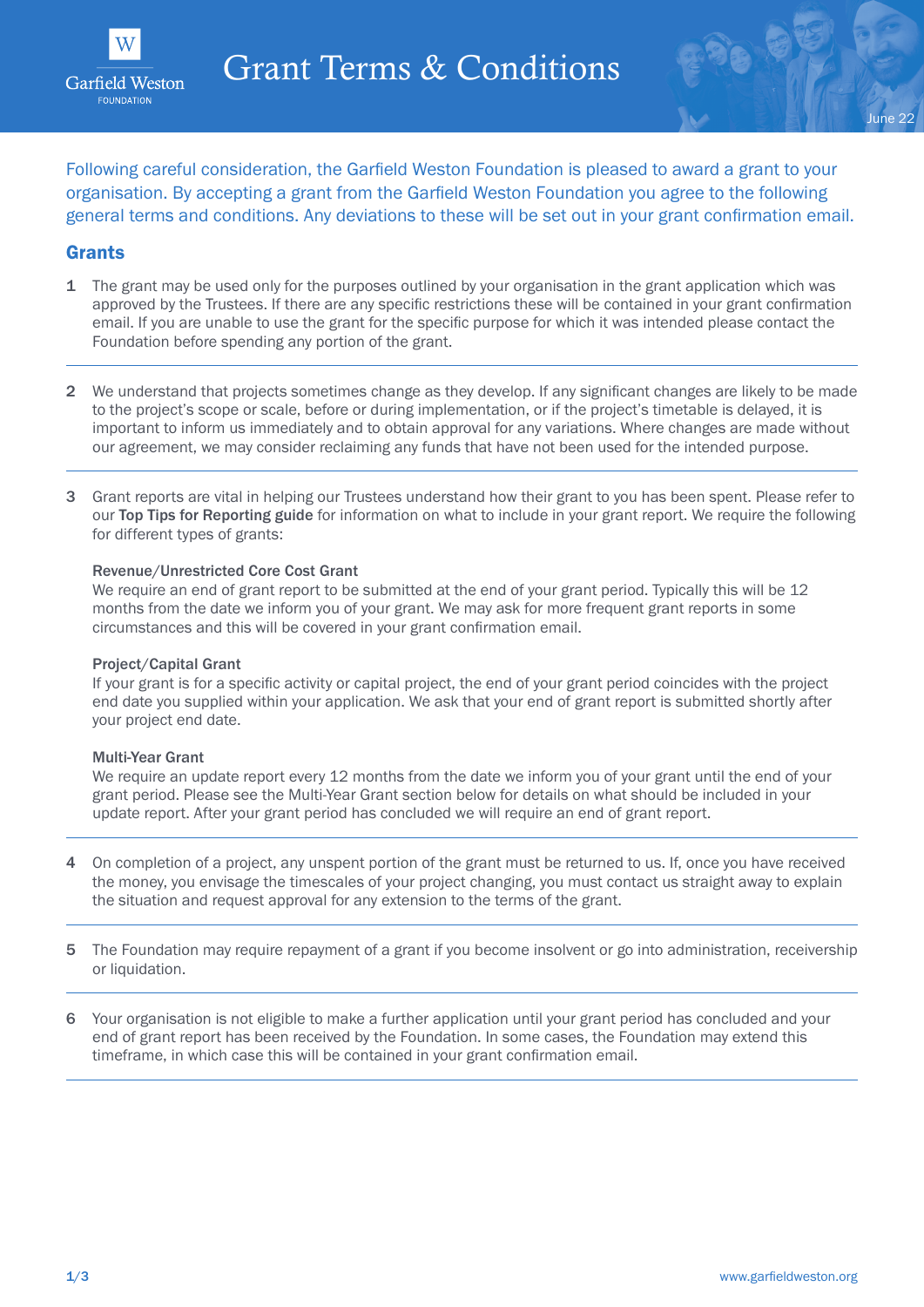

- 7 In accepting this grant you are confirming that your charity has the appropriate safeguarding policies in place and that your organisation will:
	- comply with such laws and practice for the duration of the grant period or project being funded
	- exercise appropriate oversight of any downstream personnel or organisations
	- report to the Foundation any safeguarding incidents which occur in connection with a project funded by the Foundation which lead to the charity making a Serious Incident Report to the Charity Commission or to taking
	- equivalent action in the case of a charity which is not required to be registered with the Charity Commission
- 8 You will inform us of any serious incident report your organisation makes to the Charity Commission (or equivalent in Scotland or Northern Ireland) during the lifetime of our grant, or any serious incidents that meet this threshold if you are not regulated by the Charity Commission. Similarly you will notify us if the Charity Commission opens an investigation into any of your practices.
- 9 If your organisation does not meet the requirements set out in this document, the Foundation reserves the right to reclaim some, or all, of the grant at any time.

# Multi-year Grants

Keeping in touch with us is particularly important if you are in receipt of a multi-year grant. We are very aware that a lot can happen within a year, let alone two or three! Please note that releasing future grant payments is contingent on your organisation achieving its aims as outlined in your initial application. If changes are not agreed in advance, our Trustees may not be able to release your next grant payment – a situation that all of us wish to avoid. To release subsequent instalments of your grant you will need to send us a report every 12 months of your grant period. If you applied online you can do this via your online account, if you did not apply online then please email us the report and supporting documents to admin@garfieldweston.org.

It is important therefore that your update report includes the following:

- details of how the last portion of your grant was spent
- outline your progress in achieving the aims set out in your original application including the number of beneficiaries, outcomes and any notable successes or difficulties you have encountered in the last year
- tell us if there are changes to the plans in your original proposal including to budgets or timescales
- key priorities for the coming year
- anything else you feel that our Trustees should know about your organisation and your work

Please keep your update report to within 4 sides of A4.

Along with your update report, please send us the following documents to request your next grant payment:

- a copy of your most recent set of annual audited accounts
- updated banking information supplied either via your online account or via our bank details request form

If we have any questions about your report, we will be in touch as soon as possible to arrange a conversation.